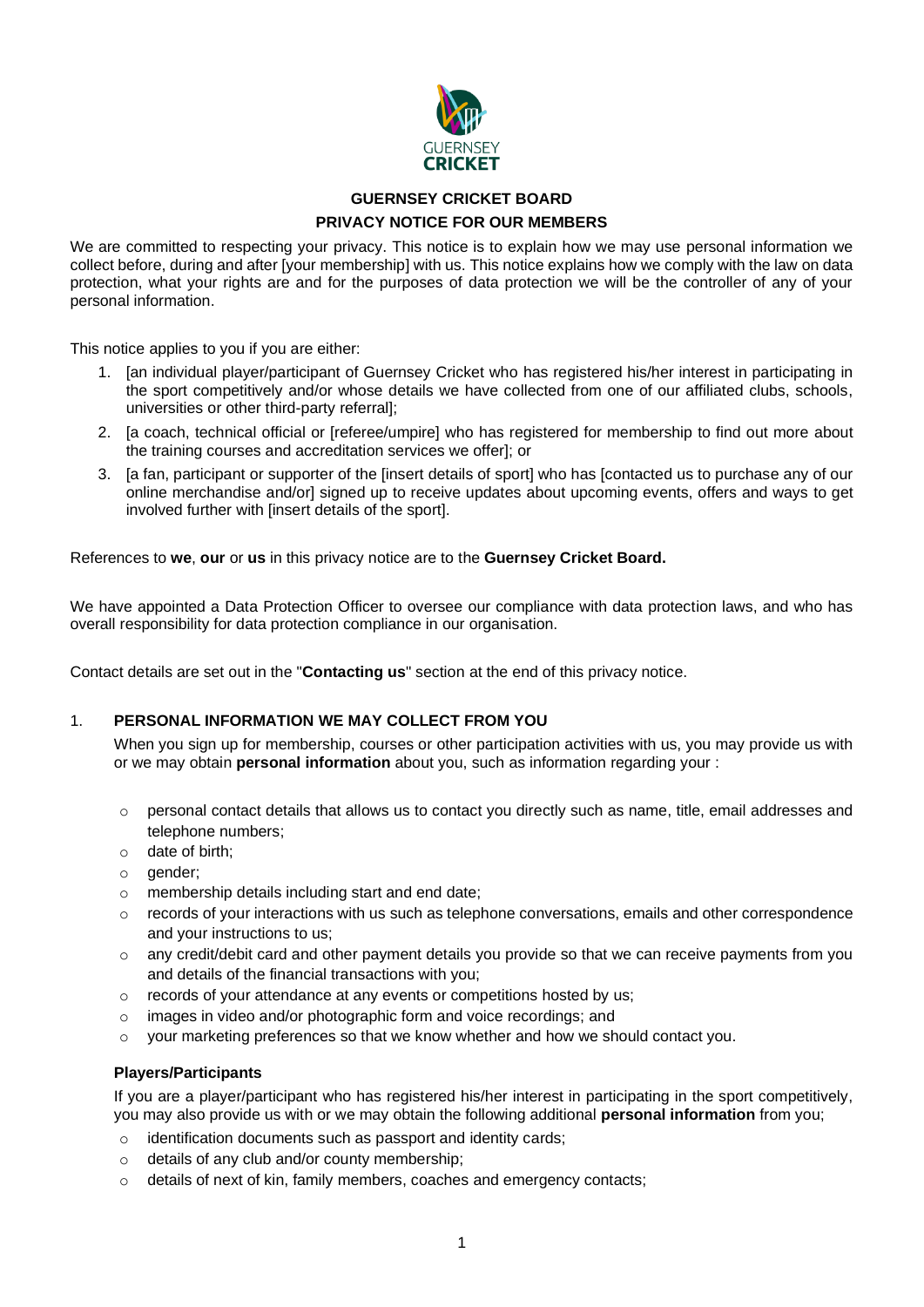- o records and assessment of any player rankings, gradings or ratings, competition results, details regarding [events/matches/games] attended and performance (including that generated through player pathway programme);
- o any disciplinary and grievance information;
- $\circ$  any details required for the purposes of awarding scholarship funding or grants (including any means testing;

#### **Coaches and officials**

If you have registered with us to receive more information about *[our coaching/teaching accreditation/qualification scheme and/or any of our education and teaching programmes]* you may also provide us with or we may obtain the following additional **personal information** from you:

- o any coaching code or official number;
- o your current affiliated club or other organisation (if applicable);
- $\circ$  coaching/teaching qualification and/or officiating history and any player rating (if any);
- o accreditation/qualification start and end date;
- $\circ$  identification documents such as passport, utility bills, identity cards, etc.; and

#### 2. **SPECIAL CATEGORIES OF PERSONAL INFORMATION**

We may also collect, store and use the following "**special categories**" of more sensitive personal information regarding you:

- $\circ$  information about your race or ethnicity, religious beliefs and sexual orientation;
- o information about your health, including any medical condition, health and sickness records, medical records and health professional information; and
- o biometric information about you, for example fingerprints, retina scans.

We may not collect all of the above types of special category personal information about you. In relation to the special category personal data that we do process we do so on the basis that

- $\circ$  the processing is necessary for reasons of substantial public interest, on a lawful basis;
- $\circ$  it is necessary for the establishment, exercise or defence of legal claims;
- o it is necessary for the purposes of carrying out the obligations and exercising our or your rights in the field of employment and social security and social protection law; or
- o based on your explicit consent.

In the table below, we refer to these as the "special category reasons for processing of your personal data".

We may also collect criminal records information from you. For criminal records history, we process it on the basis of legal obligations or based on your explicit consent.

#### 3. **WHERE WE COLLECT YOUR INFORMATION**

We typically collect personal information about you, when you create an account/register for an activity on our site at www.guernseycricket.com to become a member of Guernsey Cricket Board, to register for/purchase any services or products we offer online *,* when you make a query and/or complaint or when you correspond with us by phone, e-mail or in some other way.

If you are a player/participant of Guernsey Cricket we also may collect personal information about you from any club, school or other organisation you are affiliated with or from other referrals such as from coaches or talent scouts.

If you are providing us with details of referees, next of kin, beneficiaries, family members and emergency contacts they have a right to know and to be aware of how what personal information we hold about them, how we collect it and how we use and may share that information. Please share this privacy notice with those of them whom you feel are sufficiently mature to understand it. They also have the same rights as set out in the "**Your rights in relation to personal information**" section below.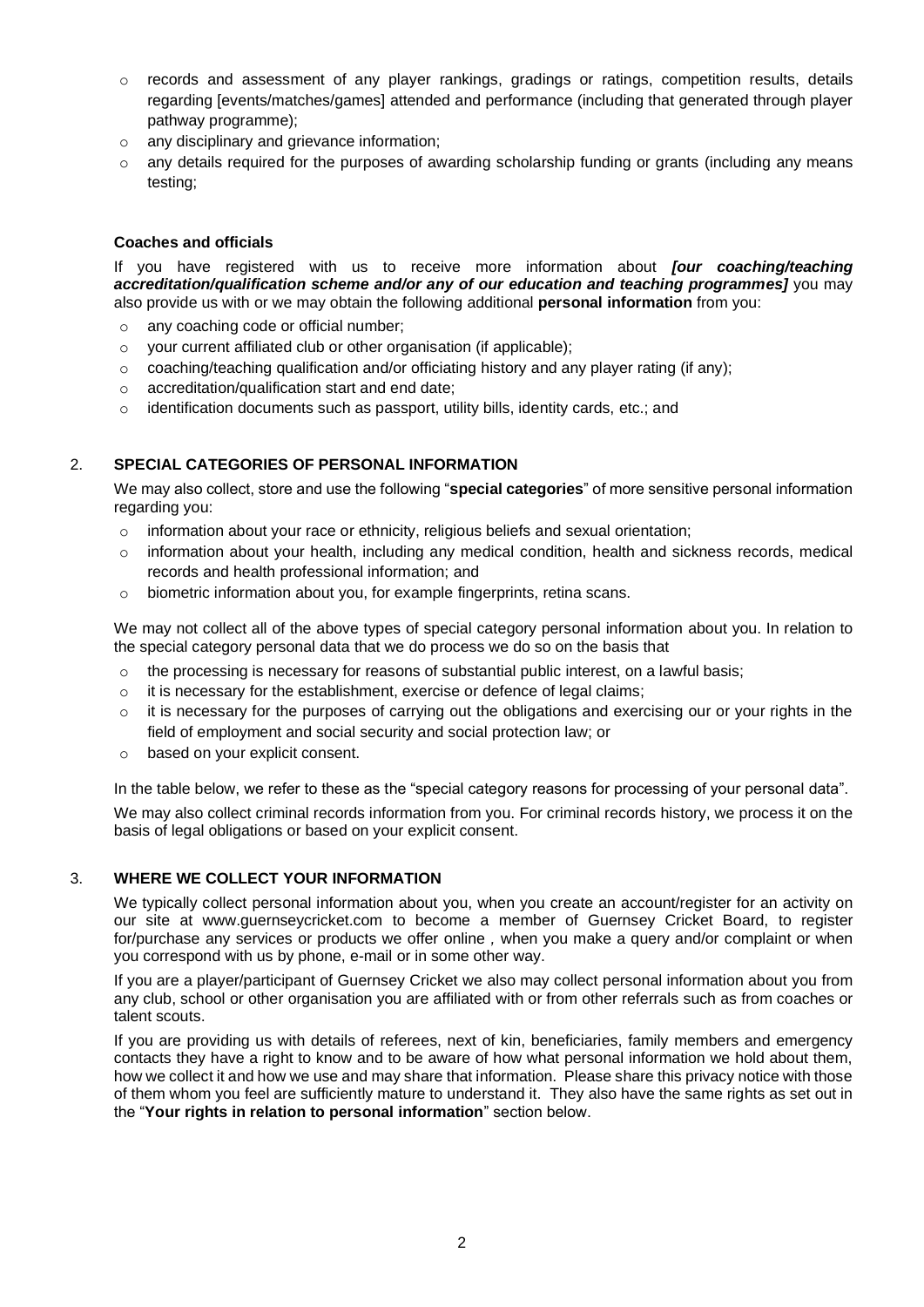## 4. **USES MADE OF THE INFORMATION**

The table below describes the main purposes for which we process your personal information, the categories of your information involved and our lawful basis for being able to do this.

| <b>Purpose</b>                                                                                                                                                                                                                                                                     | <b>Personal information used</b>                                                                                                                      | <b>Lawful basis</b>                                                                                                                           |
|------------------------------------------------------------------------------------------------------------------------------------------------------------------------------------------------------------------------------------------------------------------------------------|-------------------------------------------------------------------------------------------------------------------------------------------------------|-----------------------------------------------------------------------------------------------------------------------------------------------|
| <b>All Members</b>                                                                                                                                                                                                                                                                 |                                                                                                                                                       |                                                                                                                                               |
| To administer any membership<br>account(s) you have with us<br>and managing our relationship<br>with you, [including arranging<br>for any insurance] and dealing<br>with payments and any support,<br>service or product enquiries<br>made by you                                  | All contact and membership<br>details, transaction and<br>payment information, records of<br>your interactions with us, and<br>marketing preferences. | This is necessary to enable us to properly<br>manage and administer your membership<br>contract with us.                                      |
| To arrange and manage any<br>contracts for the provision of<br>any merchandise, products<br>and/or services.                                                                                                                                                                       | All contact and membership<br>details.<br>Transaction and payment<br>information.                                                                     | This is necessary to enable us to properly<br>administer and perform any contract for<br>the provision of<br>[merchandise/products/services]. |
| To send you information which<br>is included within your<br>membership benefits package,<br>including details about<br>advanced ticket information,<br>[your insurance], competitions<br>and events, partner offers and<br>discounts and any updates on<br><b>Guernsey Cricket</b> | All contact and membership<br>details                                                                                                                 | This is necessary to enable us to properly<br>manage and administer your membership<br>contract with us.                                      |
| To send you other marketing<br>information we think you might<br>find useful or which you have<br>requested from us, including<br>our newsletters, information<br>about Membership, events,<br>participation products and<br>information about our<br>commercial partners          | All contact and membership<br>details and marketing<br>preferences                                                                                    | Where you have given us your explicit<br>consent to do so.                                                                                    |
| To answer your queries or<br>complaints                                                                                                                                                                                                                                            | Contact details and records of<br>your interactions with us                                                                                           | We have a legitimate interest to provide<br>complaint handling services to you in case<br>there are any issues with your<br>membership.       |
| <b>Retention of records</b>                                                                                                                                                                                                                                                        | All the personal information we<br>collect                                                                                                            | We have a legitimate interest in retaining<br>records whilst they may be required in<br>relation to complaints or claims. We need             |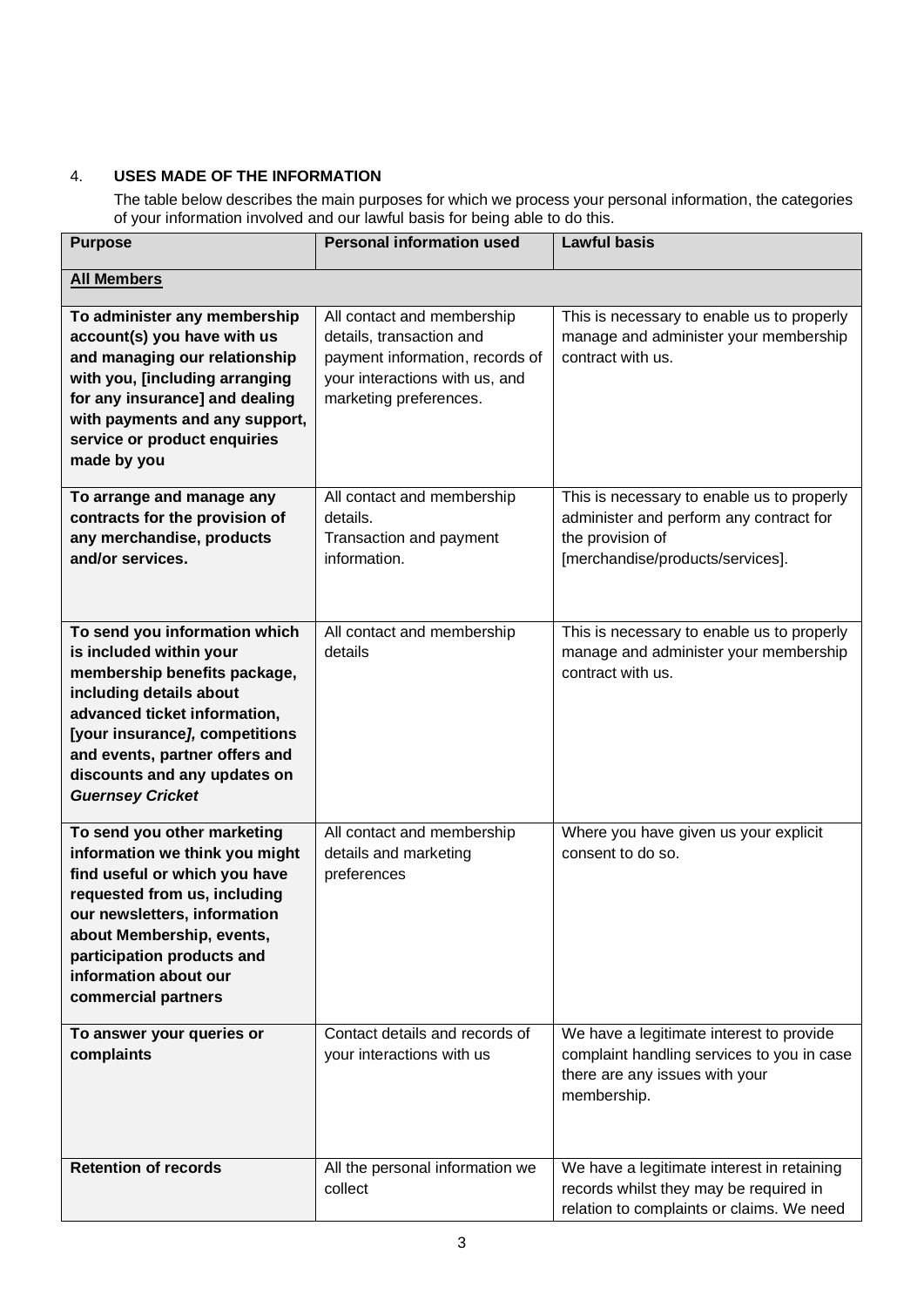|                                                                                                                                                                                                       |                                                                                                                                             | to retain records in order to properly<br>administer and manage your membership<br>and in some cases, we may have legal or<br>regulatory obligations to retain records.<br>We process special category personal<br>data on the basis of the "special category<br>reasons for processing of your personal<br>data" referred to in section 2 above.<br>For criminal records history we process it<br>on the basis of legal obligations or based<br>on your explicit consent. |
|-------------------------------------------------------------------------------------------------------------------------------------------------------------------------------------------------------|---------------------------------------------------------------------------------------------------------------------------------------------|----------------------------------------------------------------------------------------------------------------------------------------------------------------------------------------------------------------------------------------------------------------------------------------------------------------------------------------------------------------------------------------------------------------------------------------------------------------------------|
| The security of our IT systems                                                                                                                                                                        | Your usage of our IT systems<br>and online portals.                                                                                         | We have a legitimate interest to ensure<br>that our IT systems are secure.                                                                                                                                                                                                                                                                                                                                                                                                 |
| To conduct data analytics<br>studies to better understand<br>event attendance and trends<br>within the sport                                                                                          | Records of your attendance at<br>any events or competitions<br>hosted by us.                                                                | We have a legitimate interest in doing so<br>to ensure that our membership is targeted<br>and relevant.                                                                                                                                                                                                                                                                                                                                                                    |
| For the purposes of promoting<br>the sport, our events and<br>membership packages.                                                                                                                    | video<br>and/or<br>Images<br>in<br>photographic form.                                                                                       | Where you have given us your explicit<br>consent to do so.                                                                                                                                                                                                                                                                                                                                                                                                                 |
| To comply with health and<br>safety requirements                                                                                                                                                      | Records of attendance                                                                                                                       | We have a legal obligation and a<br>legitimate interest to provide you and<br>other members of our organisation with a<br>safe environment in which to participate in<br>sport.                                                                                                                                                                                                                                                                                            |
| <b>Players/participants</b>                                                                                                                                                                           |                                                                                                                                             |                                                                                                                                                                                                                                                                                                                                                                                                                                                                            |
| To conduct performance<br>reviews, manage performance<br>and determine performance<br>requirements and administer<br>your development and training<br>requirements on any player<br>pathway programme | data and information about your<br>health and medical condition.<br>Details of any affiliated club<br>and/or county membership.             | All performance and attendance   This is necessary to enable us to properly<br>manage and administer your development<br>through the performance programme.<br>We process special category personal<br>data on the basis of the "special category<br>reasons for processing of your personal<br>data" referred to in section 2 above.                                                                                                                                      |
| To make decisions about your<br>progression and development<br>through any player pathway<br>programme and to assist with<br>the delivery of rankings and<br>ratings                                  | All performance and attendance<br>data and information about your<br>health.<br>Details of any affiliated club<br>and/or county membership. | This is necessary to enable us to properly<br>manage and administer your development<br>through the performance programme.<br>We process special category personal<br>data on the basis of the "special category<br>reasons for processing of your personal<br>data" referred to in section 2 above.                                                                                                                                                                       |
| To administer and monitor your<br>attendance at events and<br>competitions                                                                                                                            | All non-medical performance<br>and attendance data.<br>Details of any affiliated club<br>and/or county membership.                          | This is necessary to enable us to register<br>you on to and properly manage and<br>administer your development through the<br>performance programme.                                                                                                                                                                                                                                                                                                                       |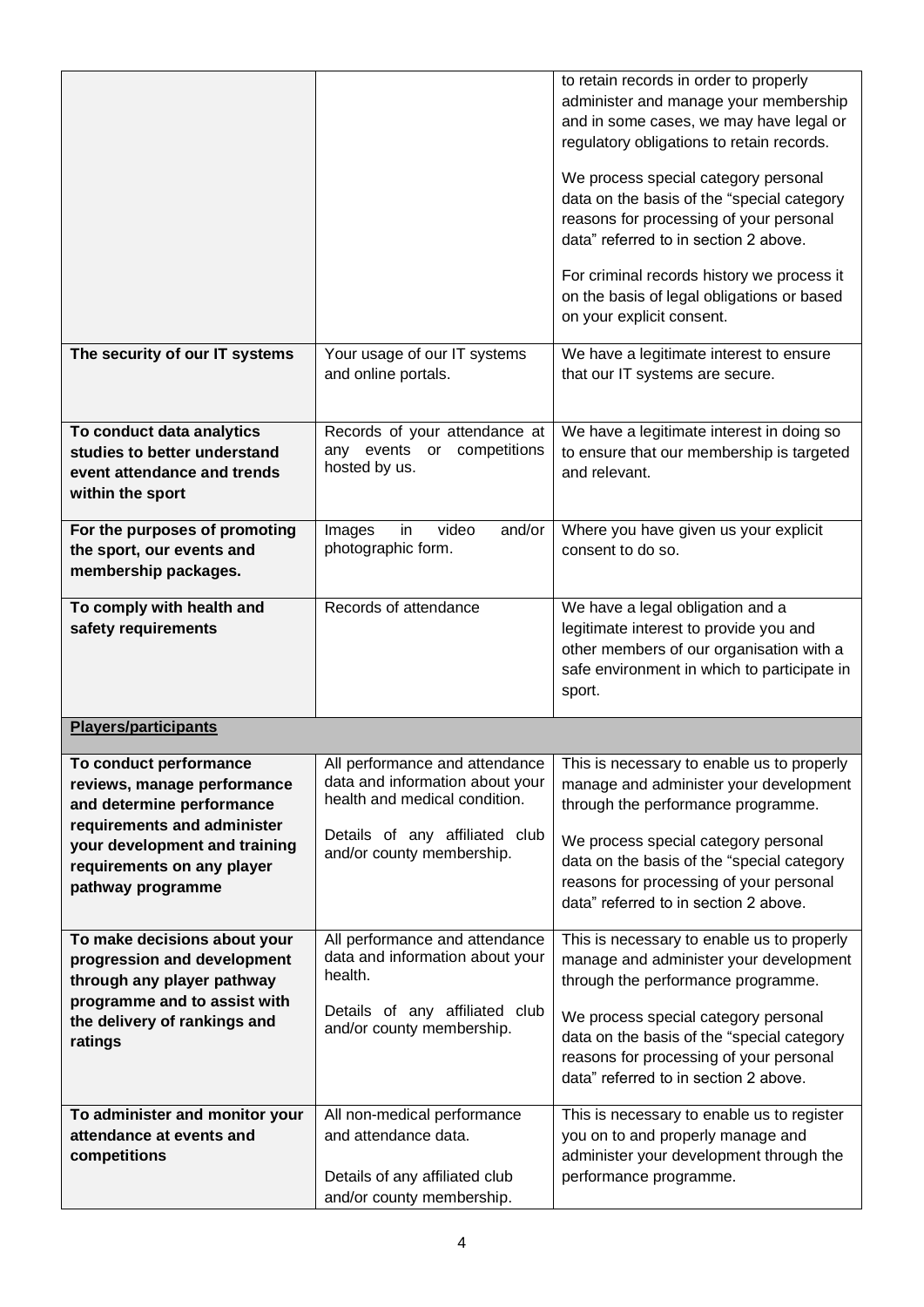| To arrange for any trip or<br>transportation to and from an<br>event<br>To administer any drug and<br>alcohol testing                                                                                                                                                                                                | Identification documents,<br>details of next of kin, family<br>members and emergency<br>contacts, transaction and<br>payment information, health<br>and medical information.<br>Health and medical information | This is necessary to enable us to make<br>the necessary arrangements for the trip<br>and/or transportation to the event.<br>We process special category personal<br>data on the basis of the "special category<br>reasons for processing of your personal<br>data" referred to in section 2 above.<br>We process special category personal<br>data on the basis of the "special category<br>reasons for processing of your personal<br>data" referred to in section 2 above.                                    |
|----------------------------------------------------------------------------------------------------------------------------------------------------------------------------------------------------------------------------------------------------------------------------------------------------------------------|----------------------------------------------------------------------------------------------------------------------------------------------------------------------------------------------------------------|-----------------------------------------------------------------------------------------------------------------------------------------------------------------------------------------------------------------------------------------------------------------------------------------------------------------------------------------------------------------------------------------------------------------------------------------------------------------------------------------------------------------|
| To use information about your<br>physical or mental health<br>(including any injuries) or<br>disability status, to ensure your<br>health and safety and to assess<br>your fitness to participate, to<br>provide appropriate<br>adjustments to our sports<br>facilities and to monitor and<br>manage sickness absence | Health and medical information                                                                                                                                                                                 | We process special category personal<br>data on the basis of the "special category<br>reasons for processing of your personal<br>data" referred to in section 2 above.                                                                                                                                                                                                                                                                                                                                          |
| To gather evidence for possible<br>grievance or disciplinary<br>hearings                                                                                                                                                                                                                                             | All the personal information we<br>collect including any disciplinary<br>and grievance information.                                                                                                            | We have a legitimate interest in doing so<br>to provide a safe and fair environment for<br>all members and to ensure the effective<br>management of any disciplinary hearings,<br>appeals and adjudications.<br>We process special category personal<br>data on the basis of the "special category<br>reasons for processing of your personal<br>data" referred to in section 2 above.<br>For criminal records history we process it<br>on the basis of legal obligations or based<br>on your explicit consent. |
| To assess your eligibility for<br>and to provide any scholarship<br>funding and/or grants                                                                                                                                                                                                                            | details<br>required for the<br>All<br>0f<br>awarding<br>purposes<br>scholarship funding or grants<br>(including any means testing)                                                                             | This is necessary to enable us to properly<br>administer and perform any contract for<br>the provision of funding.                                                                                                                                                                                                                                                                                                                                                                                              |
| For the purposes of equal<br>opportunities monitoring<br><b>Coaches and officials</b>                                                                                                                                                                                                                                | Name, title, date of birth,<br>gender, information about your<br>race or ethnicity, health and<br>medical information and<br>performance data                                                                  | We have a legitimate interest to promote a<br>sports environment that is inclusive, fair<br>and accessible.<br>We process special category personal<br>data on the basis of the "special category<br>reasons for processing of your personal<br>data" referred to in section 2 above.                                                                                                                                                                                                                           |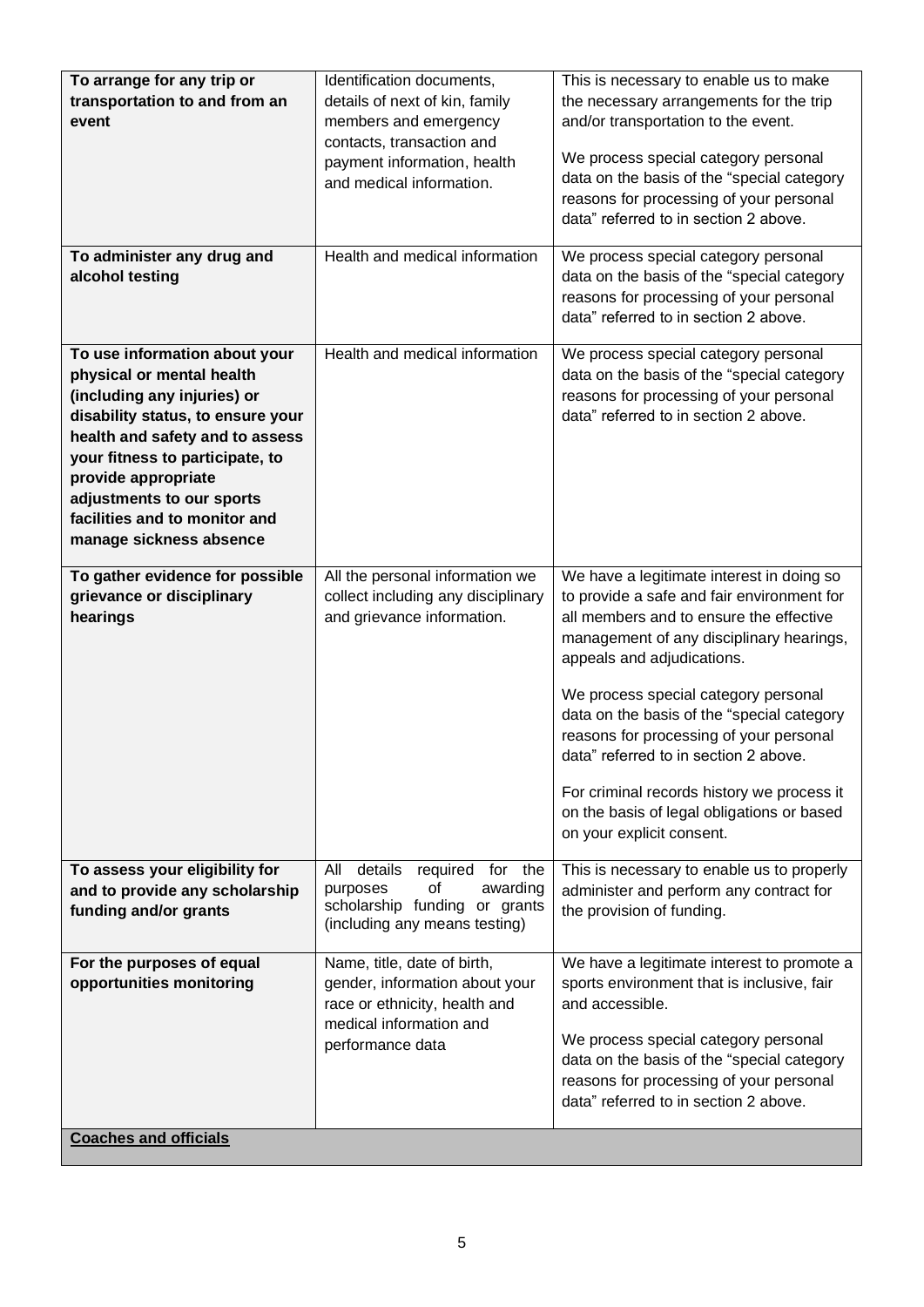| To administer your attendance                                    | All contact and membership         | This is necessary to enable us to register |
|------------------------------------------------------------------|------------------------------------|--------------------------------------------|
| at any courses or programmes                                     | details, transaction and           | you on to and properly manage and          |
| you sign up to                                                   | payment data.                      | administer your development through the    |
|                                                                  | Details of your current affiliated | course and/or programme.                   |
|                                                                  | club or other, coaching/teaching   |                                            |
|                                                                  | qualifications and/or officiating  |                                            |
|                                                                  | history.                           |                                            |
| To conduct performance                                           | All performance and attendance     | This is necessary to enable us to properly |
| reviews, managing performance                                    | data and information about your    | manage and administer your development     |
| and determining performance                                      | health.                            | through the course and/or programme.       |
| requirements                                                     |                                    |                                            |
|                                                                  | Details of your current affiliated | We process special category personal       |
|                                                                  | club or other, coaching/teaching   | data on the basis of the "special category |
|                                                                  | qualifications and/or officiating  | reasons for processing of your personal    |
|                                                                  | history.                           | data" referred to in section 2 above.      |
|                                                                  |                                    |                                            |
|                                                                  | Qualification start & end dates.   |                                            |
| To make decisions about your                                     | As above.                          | As above.                                  |
| progression and accreditation                                    |                                    |                                            |
| <b>status</b>                                                    |                                    |                                            |
|                                                                  | Information about your criminal    | For criminal records history we process it |
| with<br>To<br>comply<br>legal<br>for<br>obligations,<br>example, | convictions and offences           | on the basis of legal obligations or based |
| regarding people working with                                    |                                    | on your explicit consent.                  |
| children or vulnerable adults to                                 |                                    |                                            |
|                                                                  |                                    |                                            |
| comply with our safeguarding                                     |                                    |                                            |
| requirements                                                     |                                    |                                            |
| To administer any drug and                                       | Health information                 | We have a legal obligation and a           |
| alcohol testing                                                  |                                    | legitimate interest to provide you & other |
|                                                                  |                                    | members of our organisation with a safe    |
|                                                                  |                                    | environment in which to participate in     |
|                                                                  |                                    | sport.                                     |
|                                                                  |                                    |                                            |
|                                                                  |                                    | We process special category personal       |
|                                                                  |                                    | data on the basis of the "special category |
|                                                                  |                                    | reasons for processing of your personal    |
|                                                                  |                                    | data" referred to in section 2 above.      |
|                                                                  | Identification documents,          | This is necessary to enable us to make     |
| To arrange for any trip or<br>transportation to and from an      | details of next of kin, family     | the necessary arrangements for the trip    |
| event                                                            | members and emergency              | and/or transportation to the event.        |
|                                                                  | contacts, transaction and          |                                            |
|                                                                  | payment information, health        | We process special category personal       |
|                                                                  | and medical information.           | data on the basis of the "special category |
|                                                                  |                                    | reasons for processing of your personal    |
|                                                                  |                                    | data" referred to in section 2 above.      |

For some of your personal information you will have a legal, contractual or other requirement or obligation for you to provide us with your personal information. If you do not provide us with the requested personal information we may not be able to admit you as a member or we may not be able to properly perform our contract with you or comply with legal obligations and we may have to terminate your position as a member. For other personal information you may not be under an obligation to provide it to us, but if you do not provide it then we may not be able to properly perform our contract with you.

Where you have given us your consent to use your personal information in a particular manner, you have the right to withdraw this consent at any time, which you may do by contacting us as described in the "Contacting us" section below.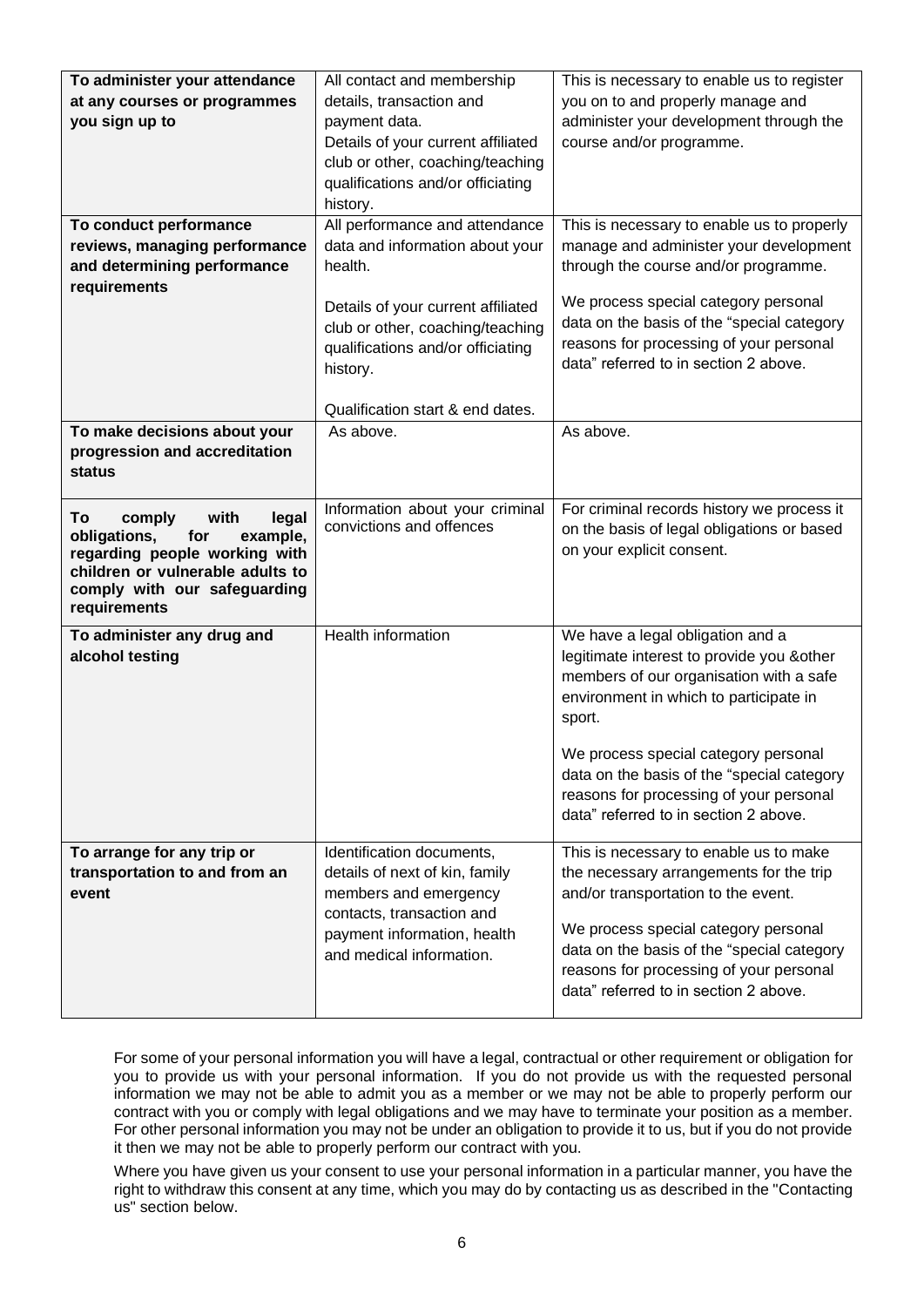Please note however that the withdrawal of your consent will not affect any use of the data made before you withdrew your consent and we may still be entitled to hold and process the relevant personal information to the extent that we are entitled to do so on bases other than your consent. Withdrawing consent may also have the same effects as not providing the information in the first place, for example we may no longer be able to provide certain member benefits to you.

### 5. **DIRECT MARKETING**

**Email, post and SMS marketing:** from time to time, we may contact you by email, post or SMS with information about products and services we believe you may be interested in.

We will only send marketing messages to you in accordance with the marketing preferences you set. You can then let us know at any time that you do not wish to receive marketing messages by emailing us at mark@guernseycricket.com. You can also unsubscribe from our marketing by clicking on the unsubscribe link in the marketing messages we send to you.

## 6. **DISCLOSURE OF YOUR PERSONAL INFORMATION**

We share personal information with the following parties:

- o **Any party approved by you.**
- o **To any governing bodies or regional bodies for the sports covered by our club:** to allow them to properly administer the sports on a local, regional and national level.
- o **Other service providers**: for example, email marketing specialists, payment processors, data analysis CCTV contractors, promotional advisors, contractors or suppliers and IT services (including CRM, website, video- and teleconference services);
- **O** Our Commercial Partners: for the purposes of providing you with information on any tickets, special offers, opportunities, products and services and other commercial benefits provided by our commercial partners where you have given your express for us to do so;
- o **The Government or our regulators**: where we are required to do so by law or to assist with their investigations or initiatives.
- o **Police, law enforcement and security services**: to assist with the investigation and prevention of crime and the protection of national security.

We do not disclose personal information to anyone else except as set out above.

#### 7. **TRANSFERRING YOUR PERSONAL INFORMATION INTERNATIONALLY**

[he personal information we collect is not transferred to and stored in countries outside of the UK and the European Union.

The personal information we collect may be transferred to and stored in countries outside of the UK and the European Union. Some of these jurisdictions require different levels of protection in respect of personal information and, in certain instances, the laws in those countries may be less protective than the jurisdiction you are typically resident in. We will take all reasonable steps to ensure that your personal information is only used in accordance with this privacy notice and applicable data protection laws and is respected and kept secure and where a third part processes your data on our behalf we will put in place appropriate safeguards as required under data protection laws. For further details please contact us by using the details set out in the "Contacting us" section below.

#### 8. **HOW LONG DO WE KEEP PERSONAL INFORMATION FOR?**

The duration for which we retain your personal information will differ depending on the type of information and the reason why we collected it from you. However, in some cases personal information may be retained on a long-term basis: for example, personal information that we need to retain for legal purposes will normally be retained in accordance with usual commercial practice and regulatory requirements. Generally, where there is no legal requirement we retain all physical and electronic records for a period of 6 years after your last contact with us. Exceptions to this rule are:

 $\circ$  Information that may be relevant to personal injury claims, or discrimination claims may be retained until the limitation period for those types of claims has expired. For personal injury or discrimination claims this can be an extended period as the limitation period might not start to run until a long time after you have worked for us.